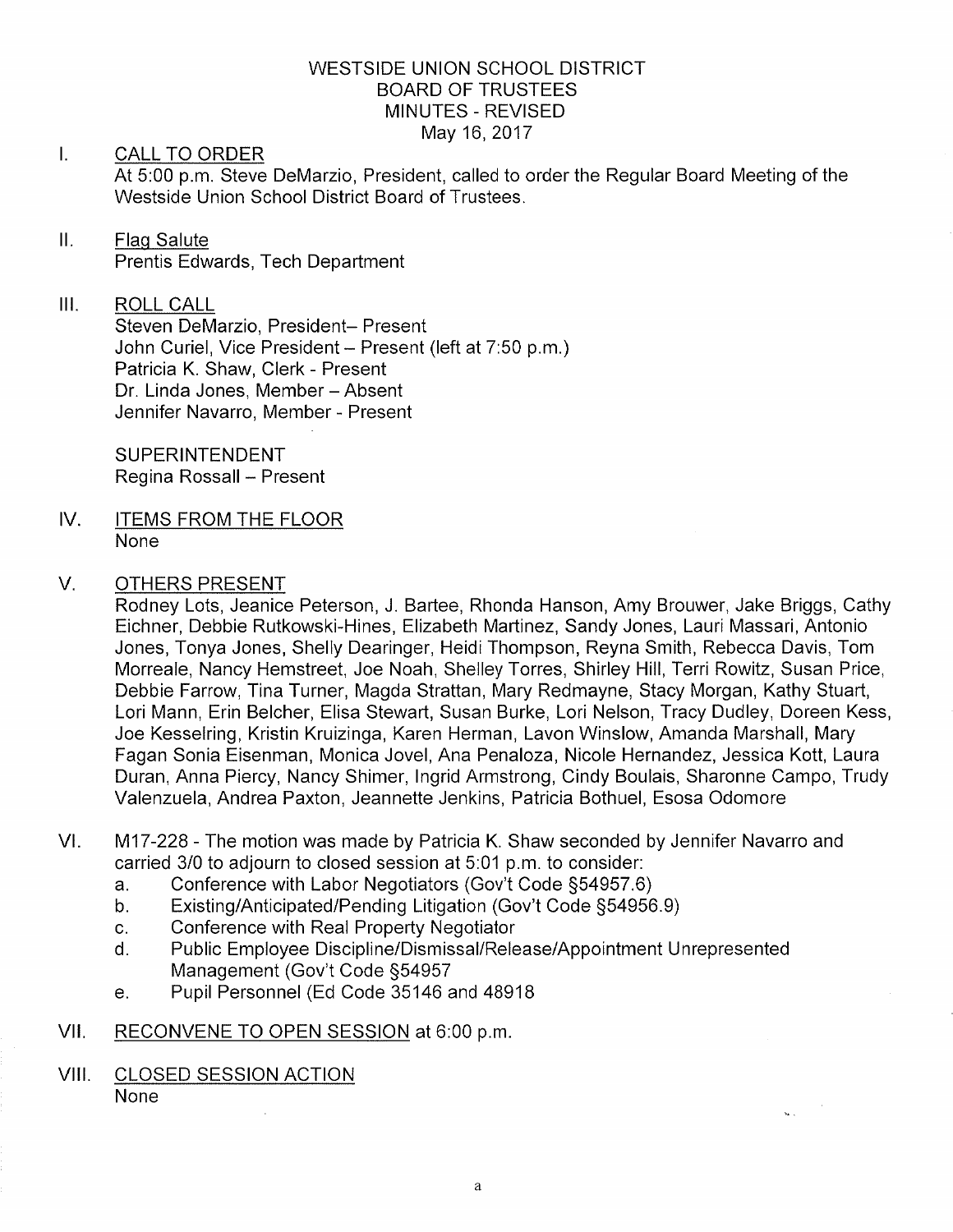Minutes Regular Board Meeting

# IX. PRESENTATIONS

- A. CSBA Masters in Governance Program Certificates
- B. Classified Retirees

Reading of Resolution, 17-95, Classified Employees Week and a statement from California School Employees Association Executive Board

- C. Classified Employees of the Year
- D. Bond Refunding Steve Gald

# X. HEARING SESSION/STAFF REPORTS<br>A. Board Comments:

Jennifer Navarro - Thank you to all of our classified staff. You definitely are the life blood of the schools. You are usually the first and last face students see; schools wouldn't run smoothly without you. I also enjoyed the Colloquium; I was very impressed with the teachers at our table. Thank you to the district for sending me to the Master's in Governance Program, I feel much more prepared. I am grateful that I was able to attend.

Patricia K. Shaw: Thank you to all of our classified staff; the schools couldn't run without you. Virginia Irvin had a wonderful write up in the paper about her students from the lnnovations and Possibilities class addressing the concerns regarding asthma. She should be commended somehow. I enjoyed the Colloquium very much.

John Curiel: Congratulations to all of our classified employees. Without your support the excellent learning experience our children receive would not be possible. Thank you so much for your hard work. You are much appreciated.

Steve DeMarzio: The students are high performance cars, teachers are the fuel and classified staff are the oil; you keep the engine running smoothly and not seize up. On Friday, local delegates of CSBA (Keith Giles, Nancy Smith, Susan Christopher, and me) met with CA State Senator Scott Wilk.

- 1. Assistant Superintendent Administrative Services Shawn Cabey
- 2. Assistant Superintendent Educational Services Margueriie Johnson
- 3. Deputy Superintendent Robert Hughes
	- a. I am honored to work with CSEA; you are great group of people.
- 4. Superintendent Regina Rossall

Mrs. Rossall reviewed the following items with the Trustees:

a. As everyone else has said, we have the most fabulous classified staff. They do a great job day in and day out; they make a difference on our campuses. When you listen to what was said this evening about our classified staff, they are honest, caring, come to have fun, and love their jobs. You take a child that is struggling and make a difference in their life. Our classified staff do more and more so that our kids get what they need. I am very proud of all of our employees of the year. Thank you so much for the gift you bring to the kids every day,

## RECESS  $XL$

## RECONVENE TO OPEN SESSION at 7:55 p.m. xil,

- 
- XIII. PERSONAL APPEARANCES<br>A. Westside Union Teachers Association Representative Bob Dunham, President<br>B. California School Employee Association Representative Jeri Holmes, President<br>C. Parent Teachers Association Repr
	-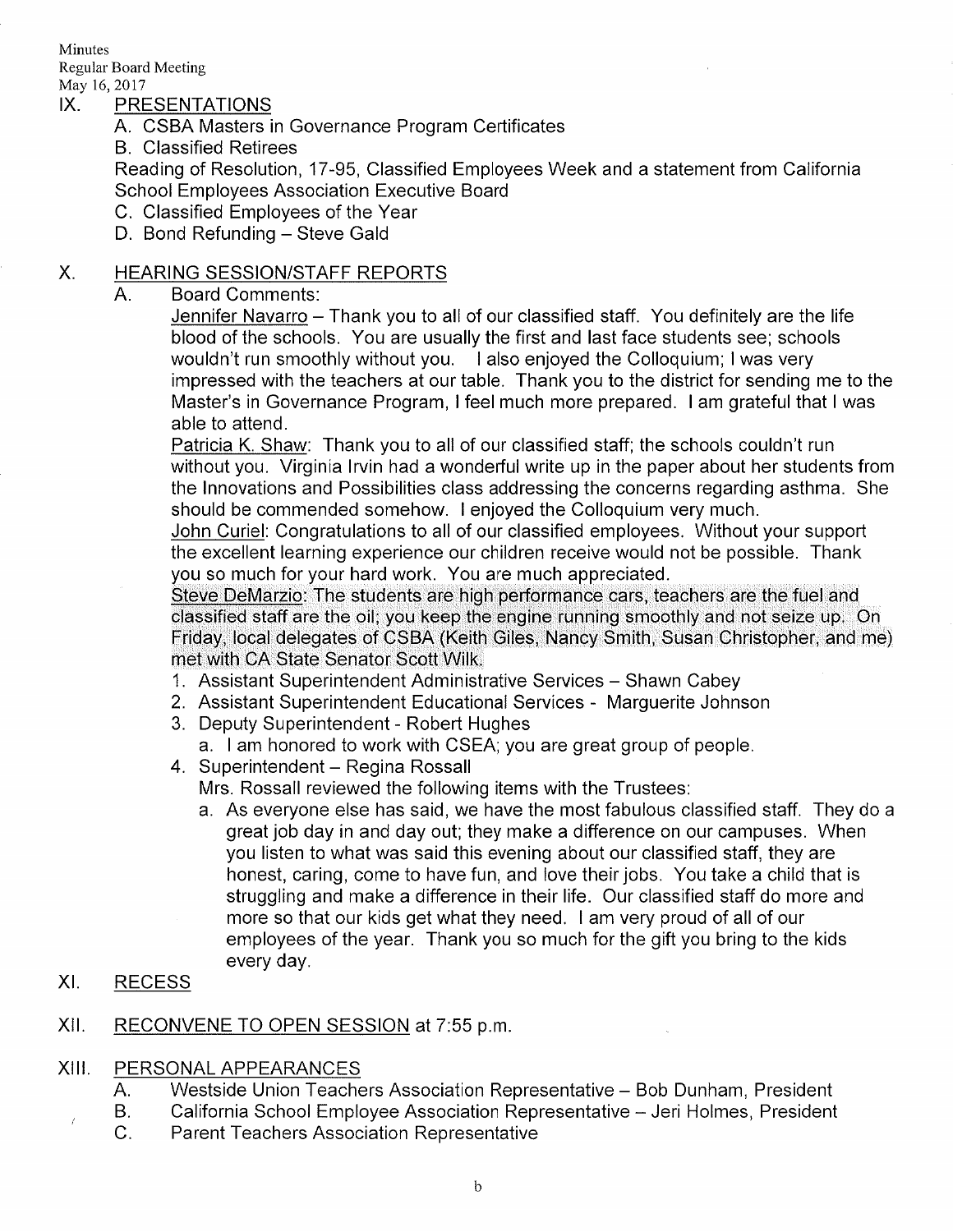Minutes Regular Board Meeting

- D. WAVE Representative Patricia Shaw and Robert Hughes
	- We are rescheduling our May meeting.
	- Hopefully we will have the totals by next week for the Westside Hero's Dinner. It was a great event, a lot of hard work by everyone.
- XlV. ITEMS FROM THE FLOOR Continued None
- XV, PUBLIC HEARING None

- 
- XVI. BUSINESS SESSION<br>A. Organizational/Governance<br>1. M17-229 Item 1. Approval of the amended agenda of the Regular Board Meeting of May 16, 2017, as submitted. The motion was made by Patricia K. Shaw seconded by Jennifer Navarro and carried 3/0.
	- 2. M17-230 Items 2a 2f. The motion was made by Patricia K. Shaw seconded by Jennifer Navarro and carried 3/0 to approve the consent agenda.
		- 2a Minutes of the Regular Meeting on May 2, 2017, and the Workshop on May 5,<br>2017 .
		-
		-
		-
		-
	- 2b Fundraising Authorization<br>
	2c Personnel Report<br>
	2d Purchase Orders<br>
	2e Consultant/Contract Agreement Schedule<br>
	2f Conference/Workshop Schedule Revised<br>
	3. ltem 3. Discussion Item
		- - . Board Governance
			- We need to schedule a date for the Self Evaluation and the Superintendent's Evaluation - June 17 and/or June 20.

XVII. EDUCATIONAL SERVICES<br>4. f{infiint M17-231- ltem 4. The motion was made by Patricia K. Shaw seconded by Jennifer Navarro and carried 3/0 to approve the Site Plans for Quartz Hill and Hillview.

- XVIII, PERSONNEL<br>5. M17-232 Item 5. The motion was made by Patricia K. Shaw seconded by Jennifer Navarro and carried 3/0 to approve Retirement Resolutions:
	- . 17-91 Diana Frazier
	- $\bullet$  17-92 Ray Herrera
	- $\bullet$  17-93 Lizabeth Jenkins
	-
	- 17-94 Lori Nelson<br>17 -94 Lori Nelson 6. The motion was made by Jennifer Navarro seconded by Patricia K.<br>17 -95, Classified Employees Week Shaw and carried 3/0 to approve Resolution 17-95, Classified Employees Week
	- 7. M17-234 Item 7. The motion was made by Jennifer Navarro seconded by Patricia K. Shaw and carried 3/0 to approve Resolutions 17-96 & 17-97, Recognition of Classified
	- Employees of the Year B. latter was made by Jennifer Navarro seconded by Patricia K.<br>B. M17-235 Item 8. The motion was made by Jennifer Navarro seconded by Patricia K. Shaw and carried 3/0 to approve Resolution 17-98, Recognition of the Playground/Crossing Guard Employee of the Year.